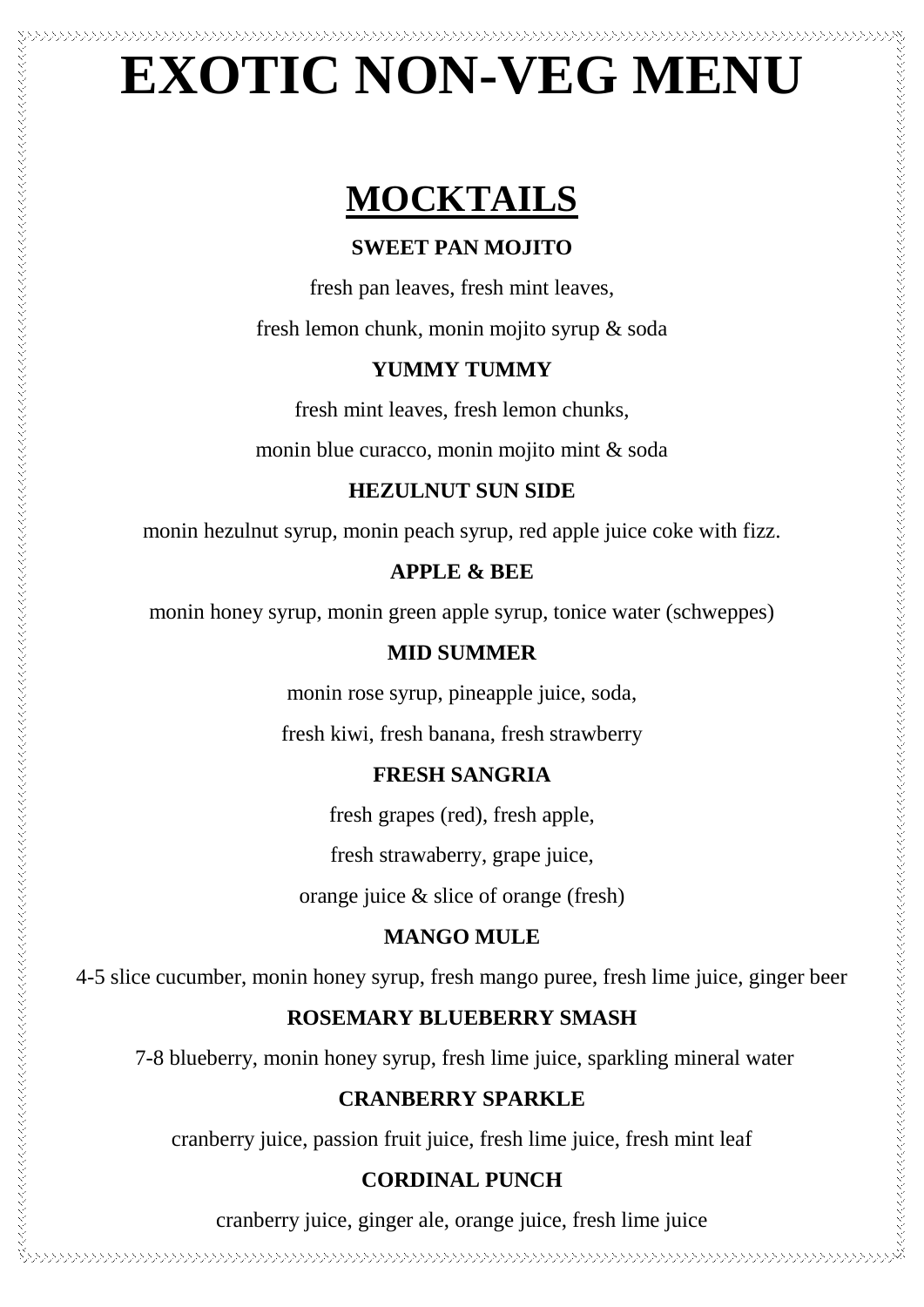#### **VIRGIN GUAVA MARY**

guava juice , fresh lime juice, worcestershire sauce, tabaco, chaat masala, salt & pepper

#### **VIRGIN MARY**

tomato juice, fresh lime juice, worcestershire sauce, tabasco, salt & pepper, celery stick

#### **TOPICAL DELITE**

coconut cream, pineapple juice, mango juice, fresh banana

#### **CLASSIC SHIRLEY TEMPLE**

monin grenadine syrup, orange juice, lemon – lime, fresh cherry

#### **MID SUMMER DREAM**

monin rose syrup,pineapple juice,chilled soda pineapple, kiwi, banana (chopped and mixed together)

## **COCKTAILS**

#### **VANILLA FIG SOUR**

absolute vodka vanila, fresh fig, soda

#### **ABIRDINE ANGIS**

scotch (whisky), drumbuie (liquor), honey

#### **SLEZY STEVE**

vodka, bacardi, gin, cointreau, tequila with litchi juice

#### **BREAKFAST MARTINI**

dry gin, dry martini, orange marmlade

#### **SMOKE MOJITO**

mojito mint syrup (monin), fresh mint leaves,

fresh lemon chunks, bacardi, soda, dry ice.

## **SHOTS**

#### **JELLOS SHOTS**

vodka, jello (served in disposal glass cup size)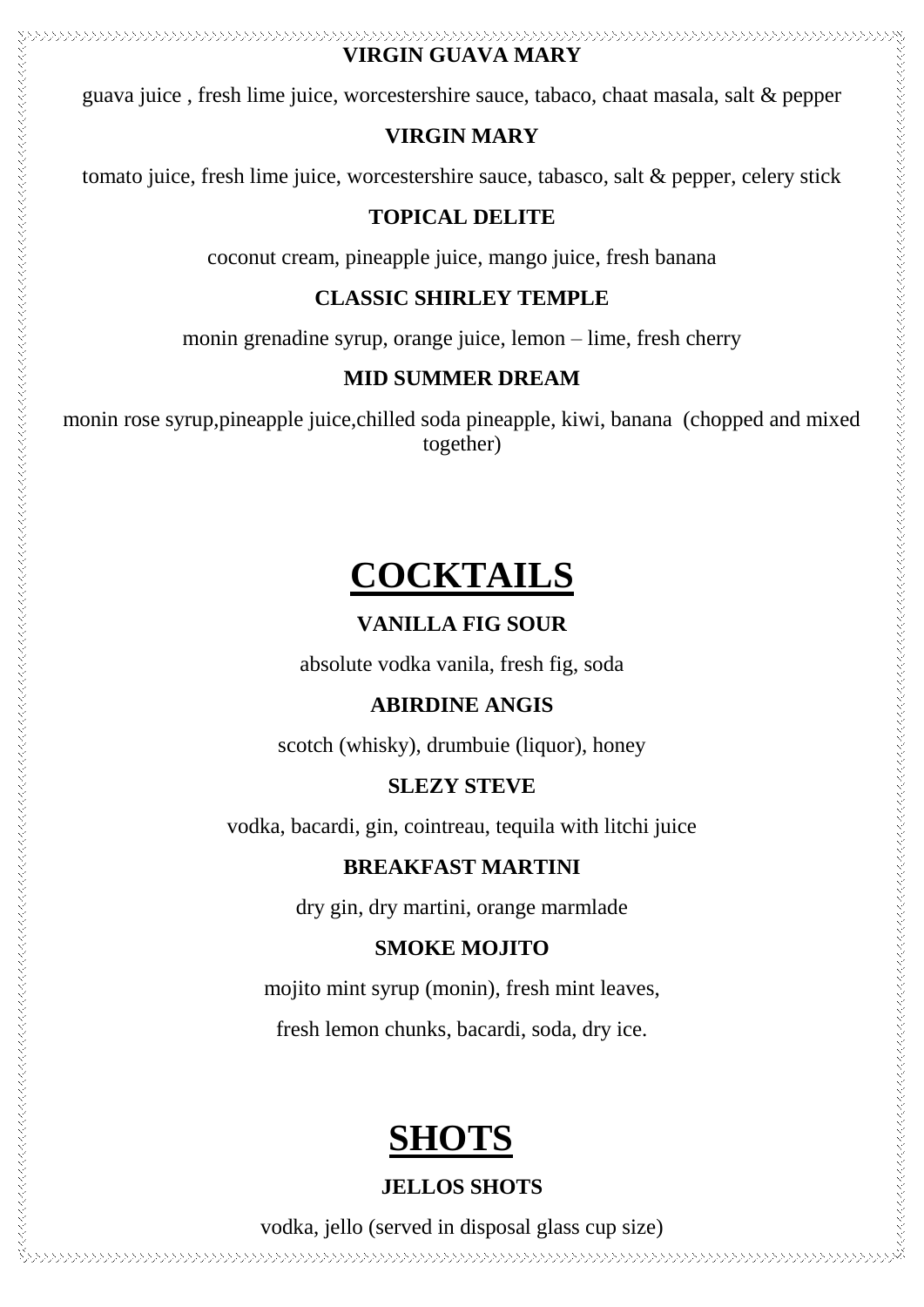#### **KAMAKAZI**

 $\mu$  and the complete than the complete than the complete than the complete than the complete than the complete than the complete than the complete than the complete than the complete than the complete than the complete t

vodka, fresh lime, sweet & sour

### **SHAKES**

VANILLA SHAKE BANANA SHAKE CHOCOLATE SHAKE STRAWBERRY SHAKE MIX FRUIT SHAKE

### **JUICES**

MANGO JUICE MIX FRUIT JUICE ORANGE JUICE PINEAPPLE JUICE

### **SOFT DRINKS**

**COKE** LIMCA FANTA SPRITE

#### MINERAL WATER BOTTLE (CATCH/ BISLERI)

### **EXOTIC FRESH FRUITS**

LIVE EXCLUSIVE COUNTER OF ASSORTED FRESH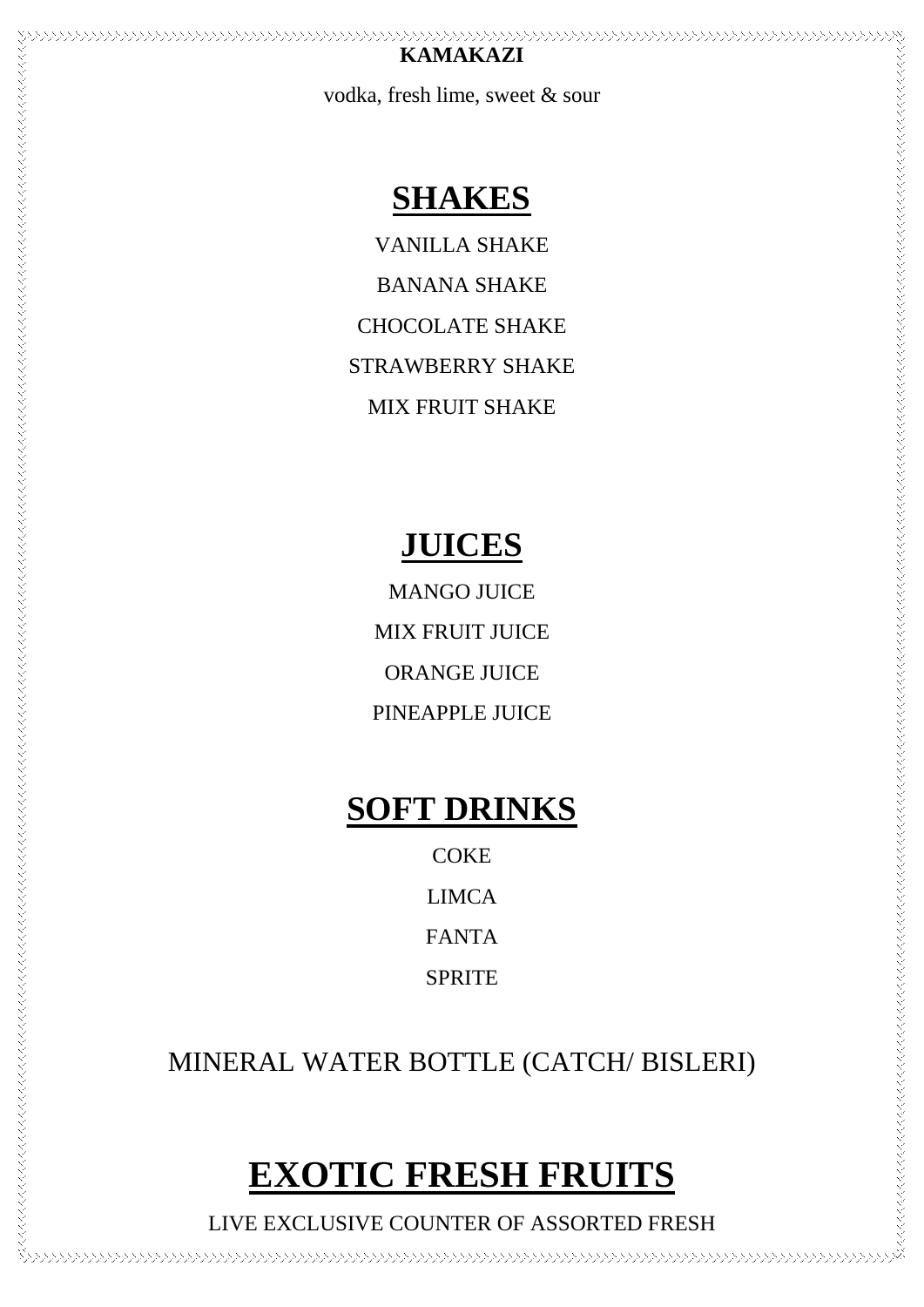## **SNACKS**

### **INDIAN VEG SNACKS**

DHANIA PUDINA PANEER TIKKA NADRU SHAMMI KABAB/HARA BHARA KABAB MAKKAI AMRITSARI SEEKH SOUNDE ALOO KATHAL KABAB PINEAPPLE TIKKA COCKTAIL SAMOSA

## **INDIAN NON VEG SNACKS**

FISH TIKKA AMRITSARI / FISH ACHARI / FISH AJWAINI MURG MALAI TIKKA MURG GILAFI SEEKH KABAB MUTTON SEEKH KABAB

## **WESTERN VEG SNACKS**

CRISPY FRIED VEG CROQUTTES SPINACH & RICOTTA QUICHE MUSHROOM & CORN BROCHETAS ROASTED EGGPLANT AND BASIL BROCCOLI & DATES CROQUETTES NACHO'S WITH MANGO SWEET & SPICY SALSA FALAFAL IN PITA POCKET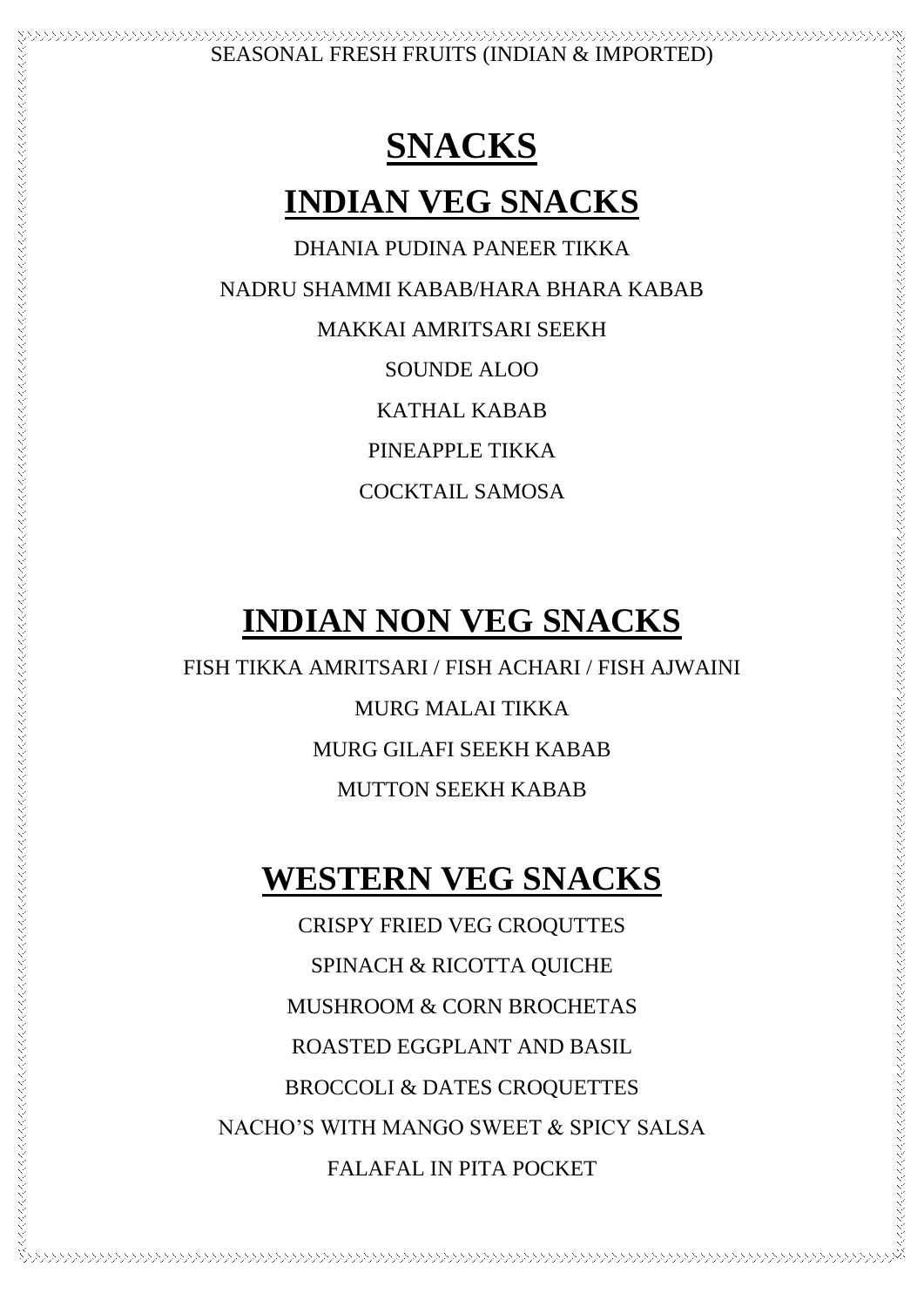### **WESTERN NON-VEG SNACKS**

CRISPY CHICKEN FRITTERS FISH ORLEY WITH TATAR SAUCE ASSORTED CANOPIES (SHRIMPS / CHICKEN) CHICKEN SHISHTOUK IN PITA BREAD CUMIN FRIED CHICKEN WITH AIOLI SAUCE CHICKEN IN YAKATORI STYLE SWEET BASIL & LEMONGRASS PRAWN ALBONDIGAS (MEAT BALLS IN SPANISH SAUCE)

### **CHINESE VEG SNACKS**

COTTAGE CHEESE SATEY CHILLI MUSHROOM VEGETABLE SALT & PEPPER HONEY CHILLI BABYCORN/HONEY CHILLI POTATO THAI FLAVOURED SPRING ROLLS

### **CHINESE NON-VEG SNACKS**

GOLDEN FRIED BASA BATONS / SOLE SALT N PEPPER

#### CHICKEN SATAY

#### CHILLI CHICKEN

CHICKEN MANCHURIAN/CHICKEN LOLIPOP

### **SOUP (ANY THREE)**

CREAM OF LEEKS WITH SMOKED CHICKEN

KHOWSEY LIVE SOUP WITH ACCOMPANIMENTS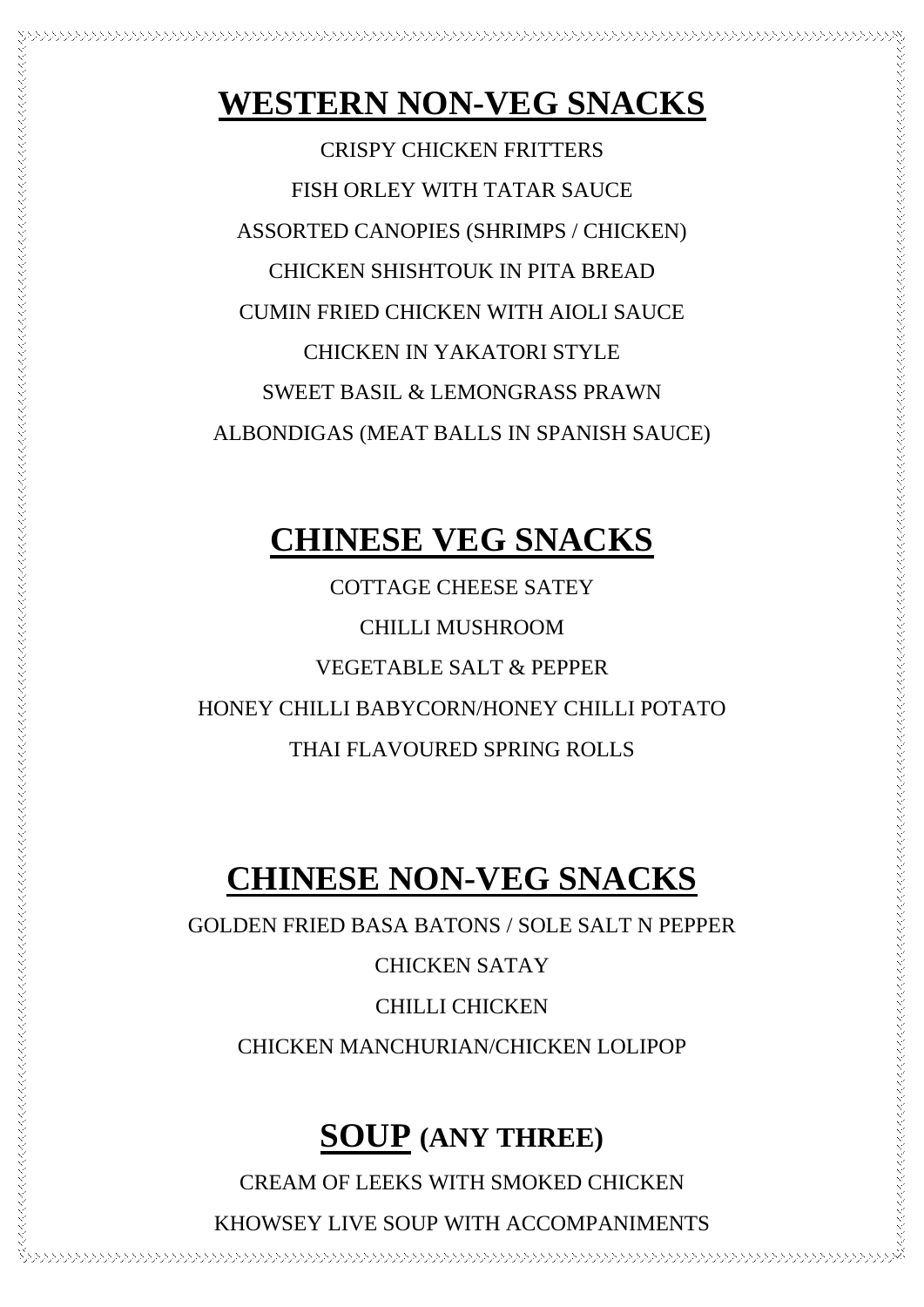### CHICKEN LEMON CORIANDER SOUP SEAFOOD SPECIAL SOUP (FRESH SHRIMP / FISH AND BEAN CURD SOUP) ROASTED TOMATO & BASIL SOUP

\*\*\*\*\*\*\*\*\*\*\*\*\*\*\*\*\*\*\*\*\*\*\*\*\*\*

### **SALADS**

SMOKED CHICKEN SALAD CHICKEN HAWAIAN SALAD TOMATO AND MOZZERELLA SALAD INDIAN GREEN SALAD MOTH AUR MOONG KA SALAD TOSSED SALAD AVOCADO AND TOMATO PICKLED MUSHROOM / BEETROOT ALOO AND ANAR KI CHAAT RUSSIAN SALAD PINEAPPLE WITH PEANUT DRESSING CORN AND MIXED PEPPER TAAZE FALON KA SALAD BABA GHANOUJ WITH PITA BREAD GREEK SALAD WITH LEMON AND OLIVE OIL

#### **PICKLE COUNTER**

AAM KA ACHAR NIMBU KA ACHAR GAAJAR KA ACHAR GREEN CHILLI ACHAR PANCHRANGA ACHAR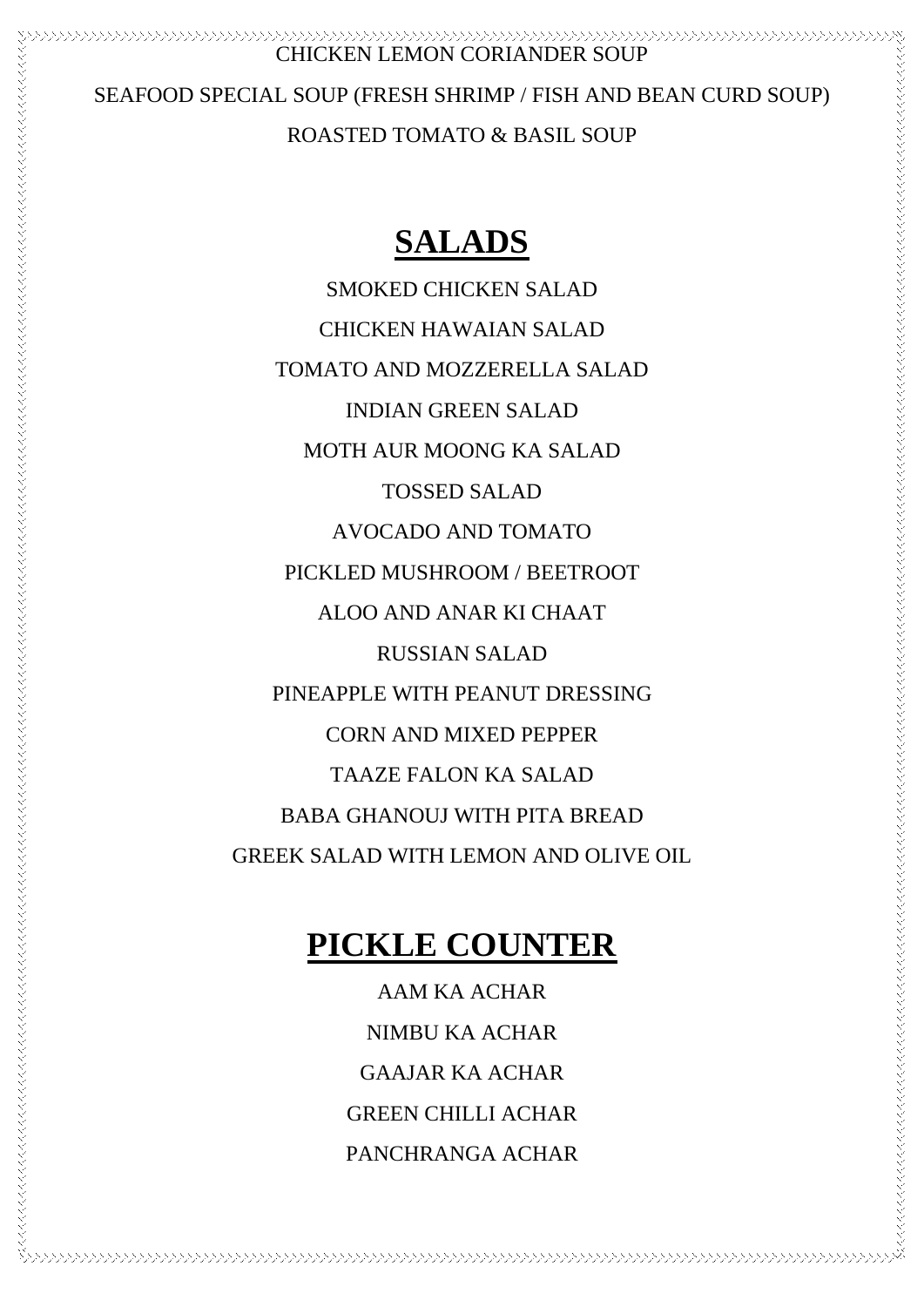#### **PAPAD COUNTER**

MOONG DAL PAPAD ZEERA PAPAD LIJJAT PAPAD HING PAPAD SABUDANA PAPAD

### **CHUTNEY STATION**

AAM CHUTNEY PAPAYA KI CHUTNEY METHI CHUNTNEY LEMON KI CHUTNEY FRUIT SAUNTH

#### **YOGHURTS**

DAHI BHALLA DAHI GUJIA KHAJOOR AUR GUD KI DAHI MIXED VEG. RAITA BOONDI RAITA PLAIN DAHI

### **CHAT COUNTER**

GOLGAPPE (Atta & Suji with 3 types of tasty water)

BHALLA PAPDI

STUFFED ALOO TIKKI

RAJ KACHORI

STUFFED CHEELA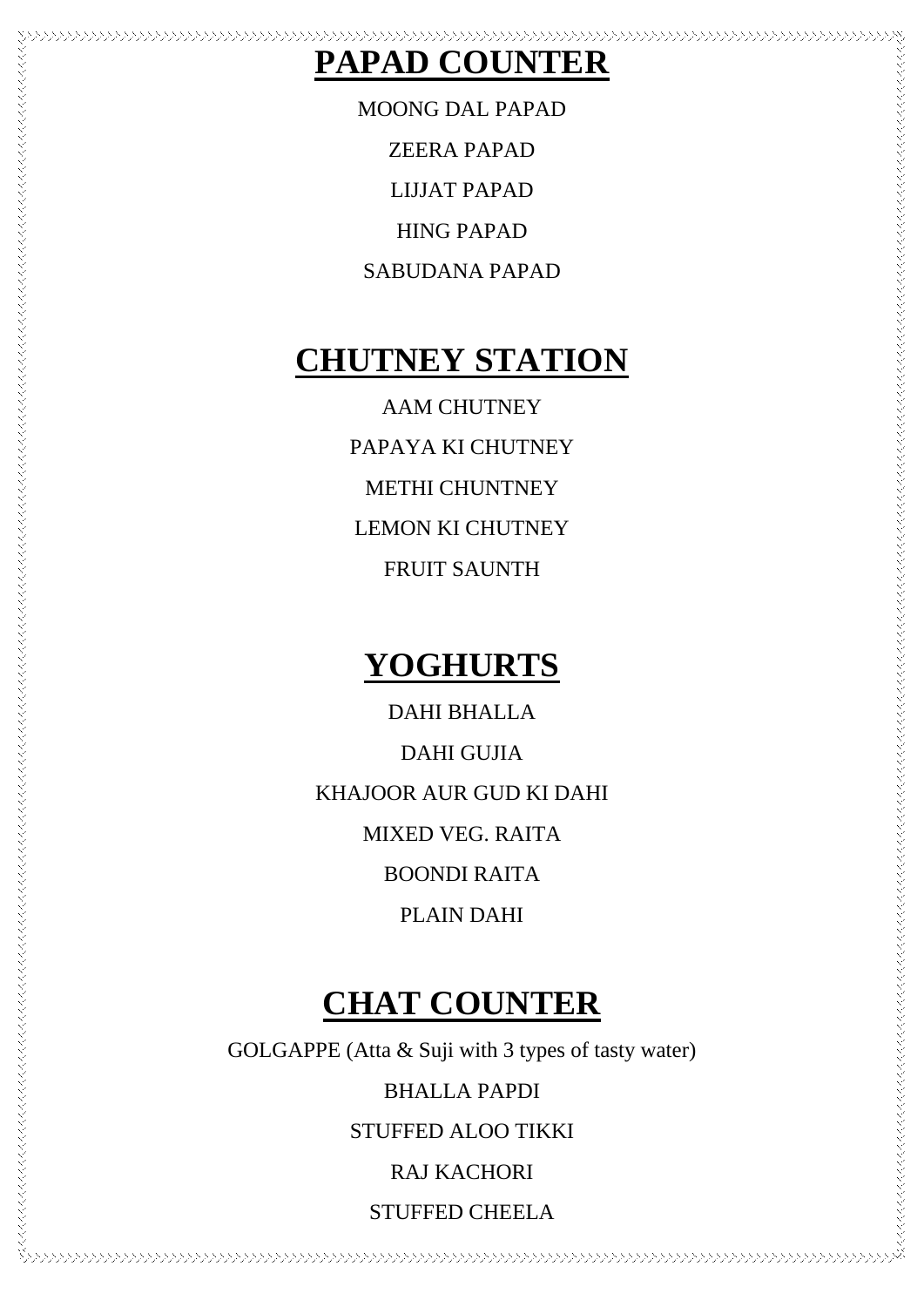MATTAR-PATILA WITH KULCHA ENGLISH TAWA CHAAT CORN FLAKES CHAAT SOYA CHAAP

### **ANTI PASTE STATION**

CURED MEAT, CHEESE, OLIVES, ARTHICHOKE

3 TYPES OF PEMENTOS, MARINATED MUSHROOM & GARLIC

### **MONGOLIAN BAR-BE-QUE**

A LAVISH DISPLAY OF FOLLOWING ITEMS AND COOKED TO PERFECTION BY OUR TEPPANYAKI CHEF

### **MEATS**

PRAWN, SHREDDED CHICKEN, SLICE OF SOLE AND SLICE OF LAMB

## **RICE AND NOODLES**

EGG NOODLES, RICE NOODLES, PLAIN RICE

## **VEGETABLES**

SLICED MUSHROOM, OYESTER MUSHROOM, BEAN SPROUT, CAPSICUM, BEAN CURD, SHERRED CABBAGE, SHREDDED GINGER, ASPARAGUS, BABYCORN, SPRING ONIONS, COTTAGE CHEESE, BROCCOLI FLORETS, CARROT SLICED, PUMPKIN ETC.

### **HERBS**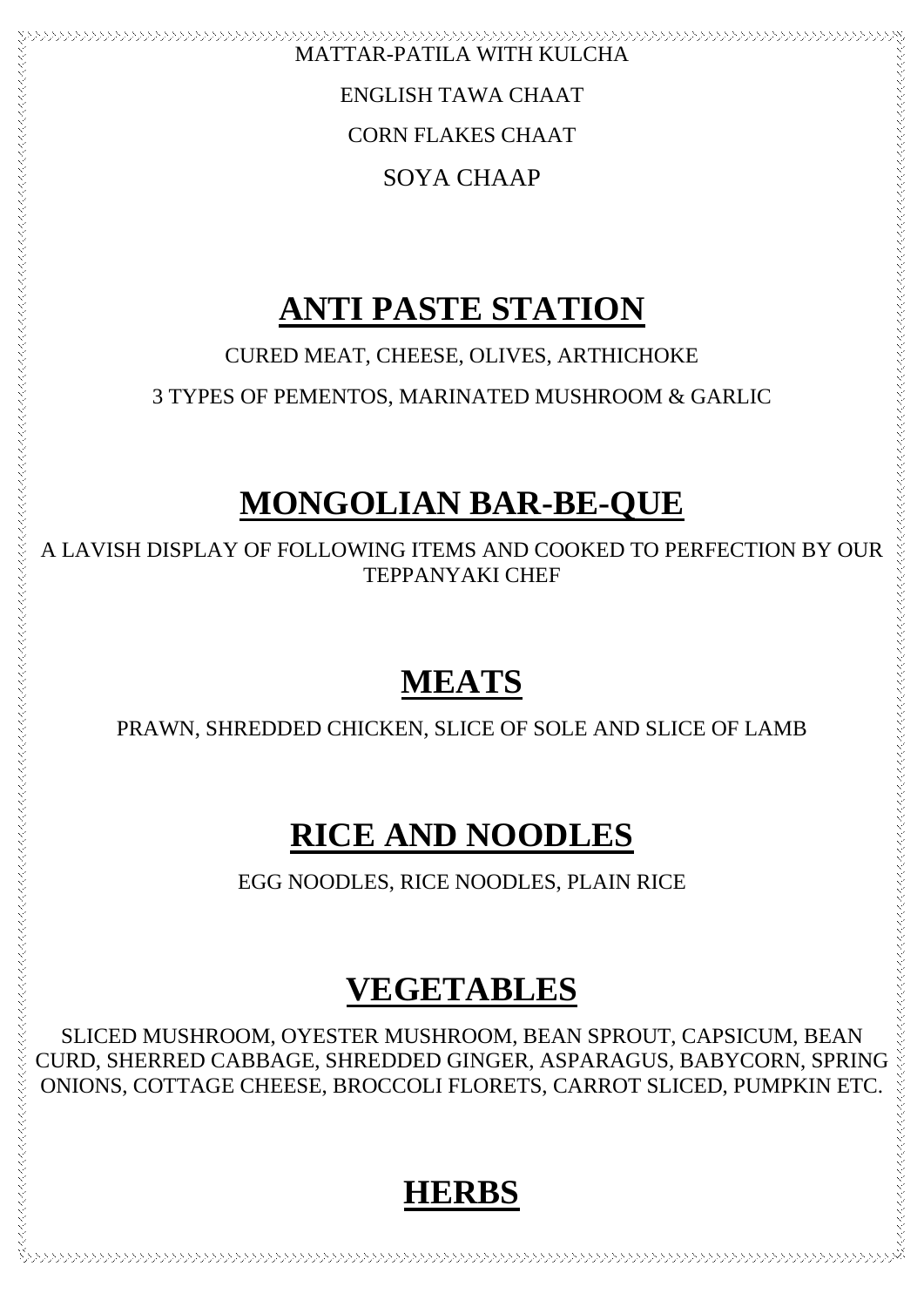LEMON GRASS, CORIANDER, FRESH BASIL, THAI GINGER ETC

### **SAUCES**

BLACK BEAN SAUCE, GINGER WATER, RED CURRY SAUCE, GARLIC WATER, GREEN CURRY SAUCE, SOYA SAUCE, YELLOW CURRY SAUCE, CHILLI GARLIC POWDER

### **BIRYANI COUNTER**

DUMPUKHT MUTTON BIRYANI

CHICKEN BIRYANI

VEG. BIRYANI

KATHAL BIRYANI

## **MAIN COURSE**

### **PUNJABI**

MAKHANI CHOOZE

GOSHT PATILA SHAHI

BAIGAN MASALEDAR

PALAK PANEER

HARA CHOLIA TE PANEER (SEASONAL)

BHINDI DO PYAZA

BAINGAN KA BHARTA

ALOO METHI

DAL MAKHANI

## **KASHMIRI**

MURG YAKHNI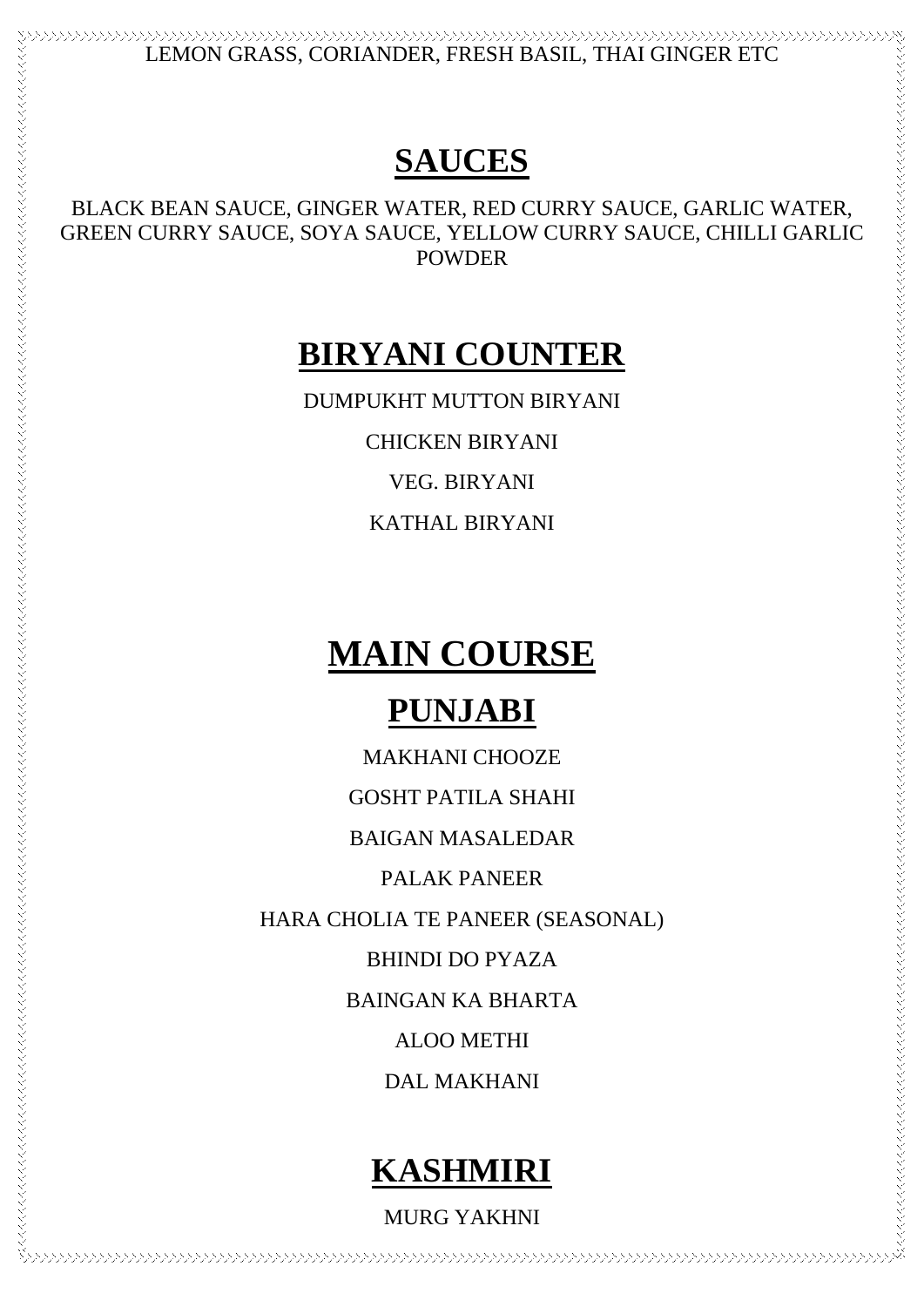ROGAN JOSH

GUSHTABA

RAJMA RASHILE

DUM ALOO KASHMIRI

### **AVADHI**

MURG KORMA / MURG ADRAKI SEENA

MUTTON PASANDA

GOSHT NIHARI

GOBHI MUSALLAM

DAL AVADHI

### **HYDERABADI**

MURG NIZAMI

DALCHA BAIGAN MIRCHI KA SALAN SUBZ KHARA MASALA

#### **CHINESE**

CHICKEN SCHEZWAN SHREDDED LAMB IN OYESTER SAUCE DELUXE VEG IN HOT GARLIC SAUCE SINGAPORE NOODLES GARLIC SPRING ONION RICE

#### **THAI**

CHICKEN IN SPICY THAI RED CURRY

VEG. IN SPICY THAI GREEN CURRY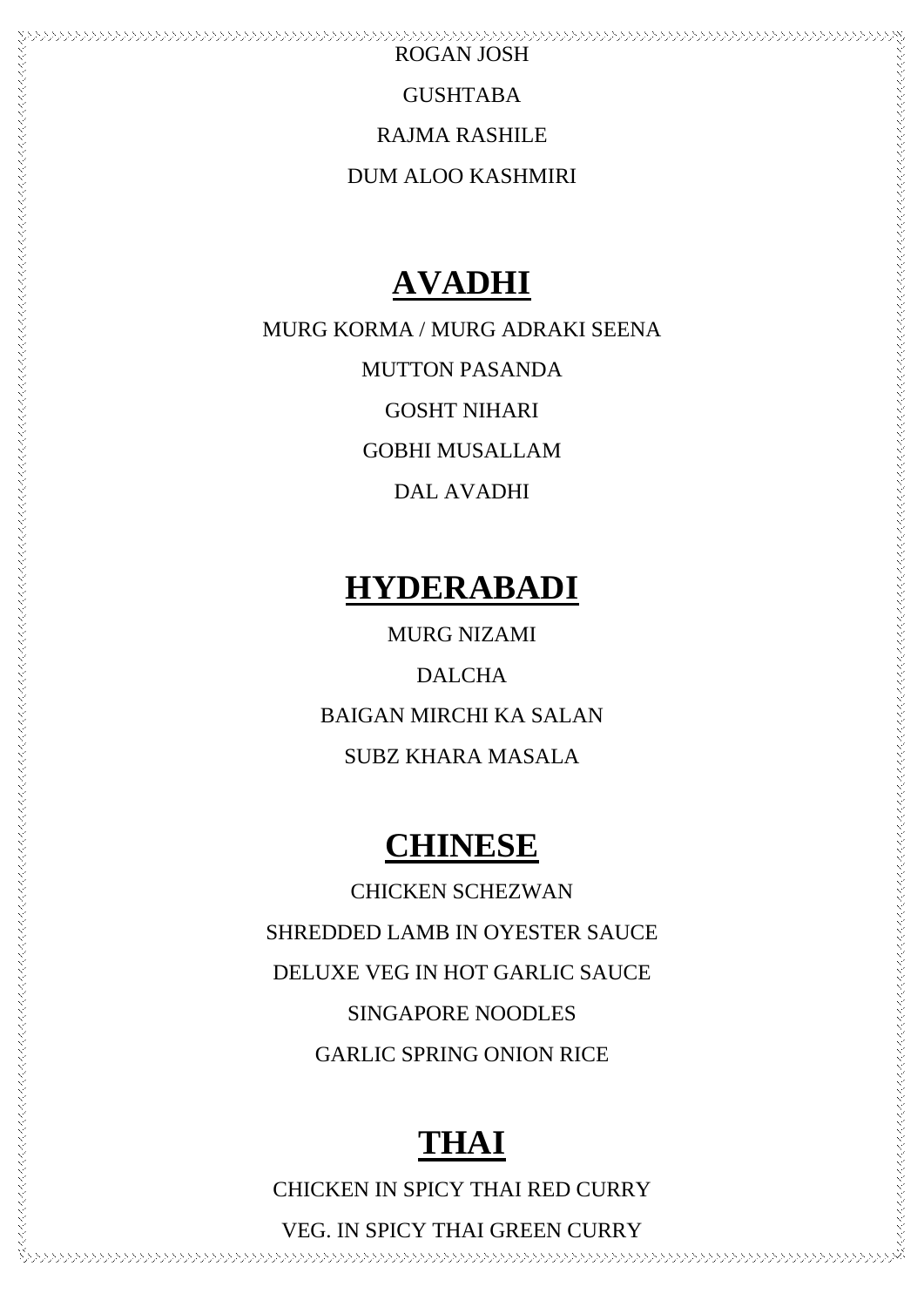STEAMED RICE

### **WESTERN**

#### GRILLED CHICKEN WITH MUSHROOM SAUCE

PAN FRIED FISH ON THE BED OF CELERY ONION, WITH WHITE WINE CREAM SAUCE

CHICKEN PAPRIKA

POTATO AND MUSHROOM LASAGNE

BAKED EGGPLANT WITH PESTO CREAM SAUCE

## **LIVE PASTA COUNTER**

PENNE, FUSILLI, SPAGHETTI, FARFALLE, RIGATONI

### **BREADS**

ENGLISH HARD ROLLS SOFT ROLLS **BAGUETTES** BROWN BREAD FRENCH BREAD CROISSANTS MASALA BREAD RAI BREAD OLIVE BREAD PITA BREAD

## **INDIAN**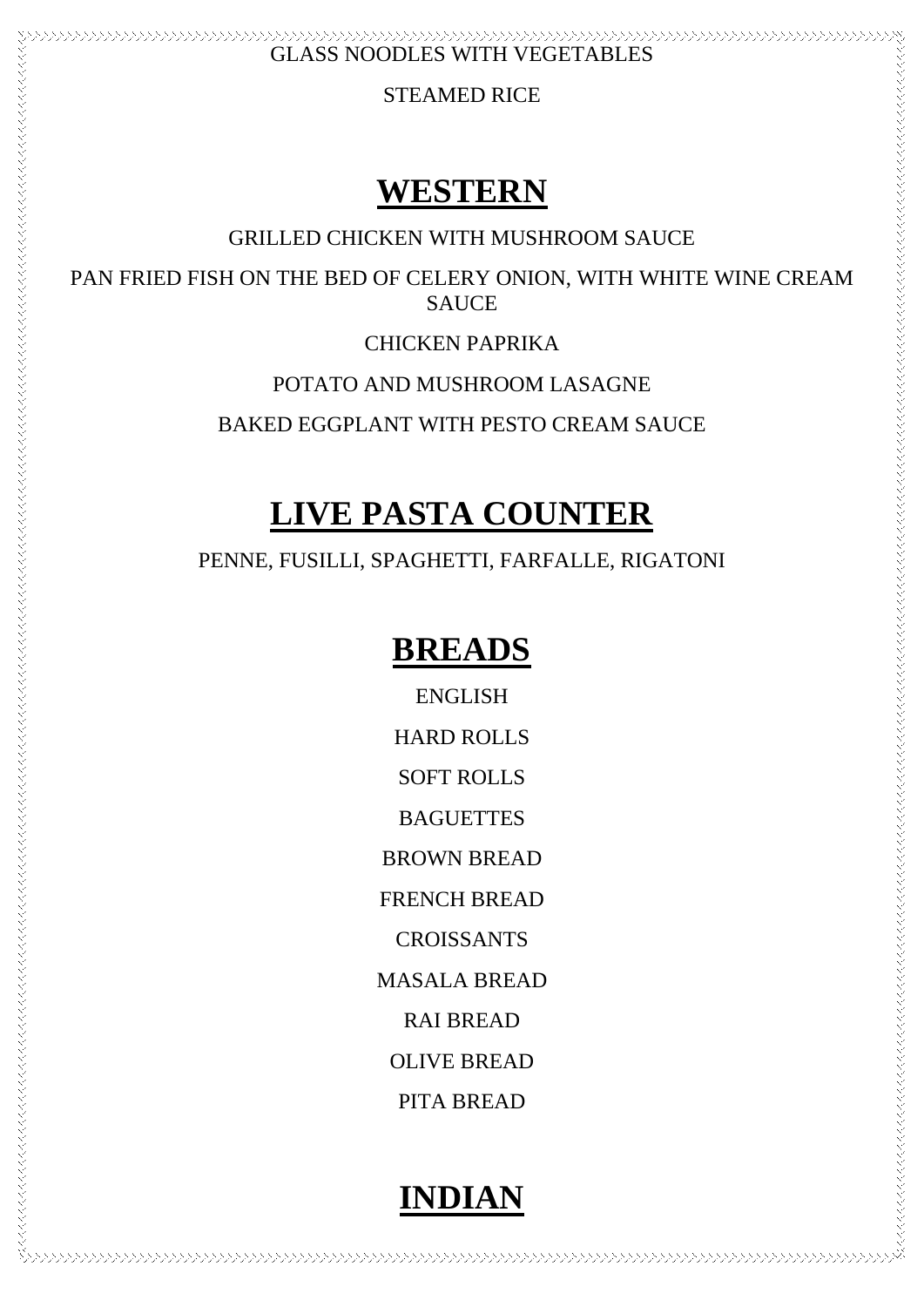TANDOORI ROTI LACHHA PARANTHA TANDOORI NAAN BUTTER NAAN ROOMALI ROTI MISSI ROTI MAKKI KI ROTI BAKARKHANI KHANDANI NAAN MIRCH PARANTHA LIFAFA PARANTHA

www.com/www.com/www.com/www.com/www.com/www.com/www.com/www.com/www.com/www.com/

## **DESSERTS**

### **INDIAN**

 $\mu$ 

KESARI JALEBI-**LIVE** LACHHEDAR RABRI SHAHI TUKDA CHENA PAYESH KASORA PHIRNI BAKED BOONDI BHARWAN GULAB JAMUN PINEAPPLE HALWA- **LIVE**

### **TILLA KULFI COUNTER- LIVE**

PISTA RABRI KULFI

PAN KULFI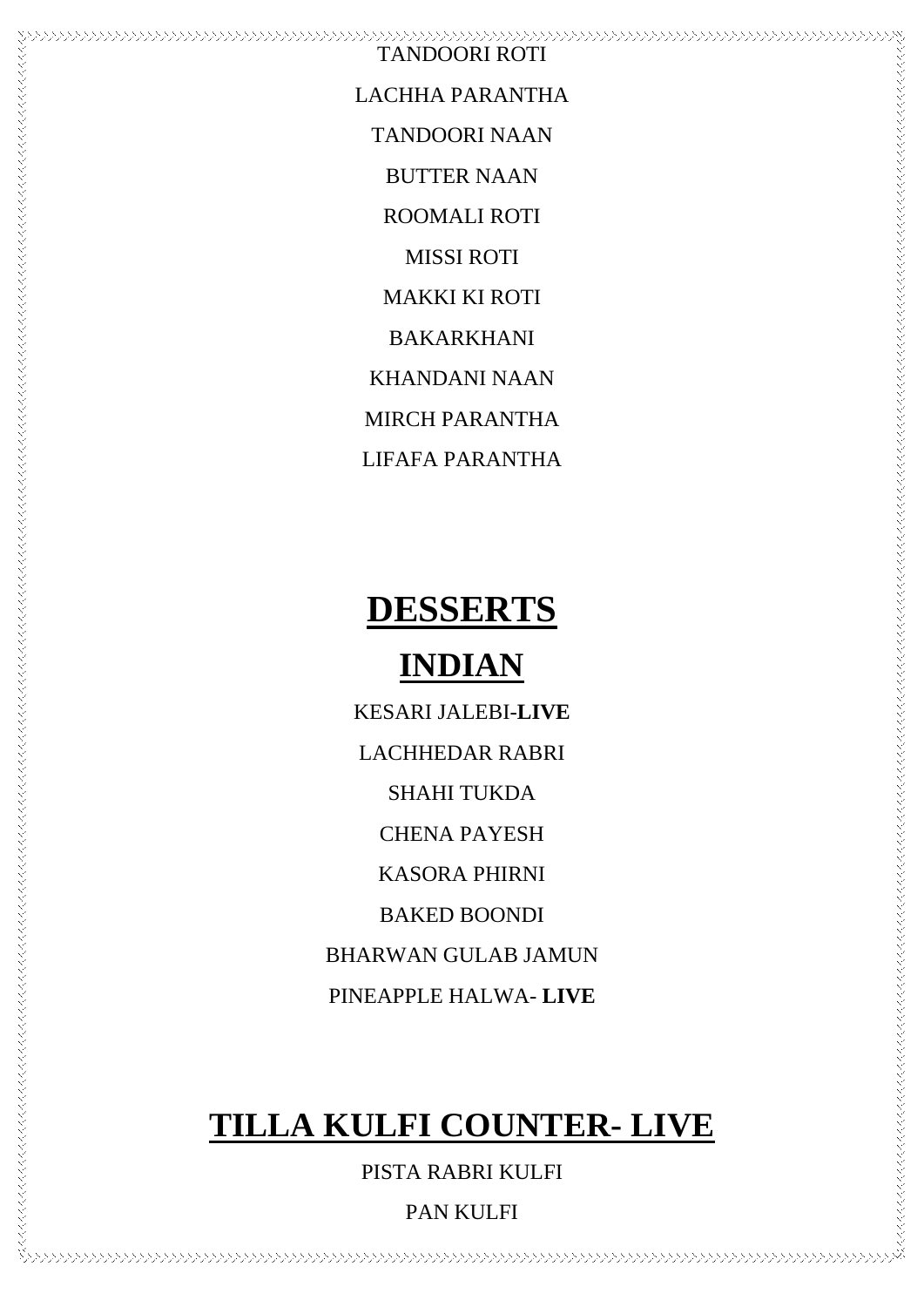## **ICE CREAM PARLOUR**

MANGO KULFI

VANILLA ICE CREAM WITH HOT CHOCOLATE SAUCE '&' NUTS STRAWBERRY ICE CREAM CHOCOLATE ICE CREAM BUTTER SCOTCH ICE CREAM

#### **WESTERN**

BLUEBERRY CHEESE CAKE FRESH FRUIT GATEAUX APPLE AND BERRY SHREDDED CHOCOLATE MUD CAKE TIRAMISU MINI FRUIT TARTS CHOCOLATE BROWNIE WITH VANILLA ICE CREAM - **LIVE** ASSORTED CAKES ASSORTED SOUFFLE & MOUSE

## **HOT**

**TEA CAPPUCCINO COFFEE** KAHWA

### **ADDON LIVE COUNTERS (ON CHOICE)**

CHICKEN SHAWARMA

KAKORI SEEKH WITH WARQI PARANTHA